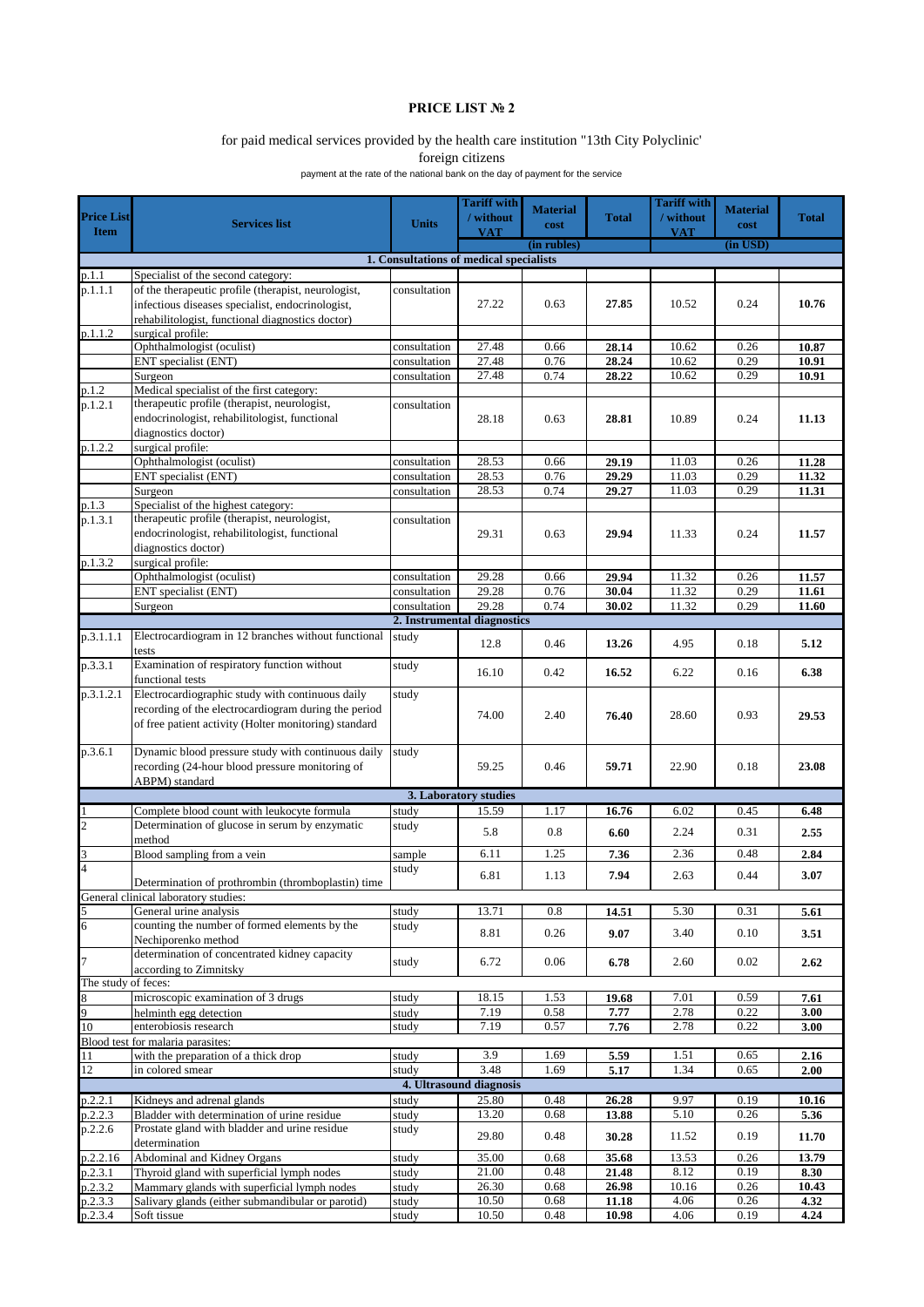| p.2.4.18       | Duplex scanning of vessels with color and power                                                                                   | study                                   |                           |              |               |              |              |              |
|----------------|-----------------------------------------------------------------------------------------------------------------------------------|-----------------------------------------|---------------------------|--------------|---------------|--------------|--------------|--------------|
|                | Doppler of one arterial or one venous pool                                                                                        |                                         | 44.00                     | 0.68         | 44.68         | 17.00        | 0.26         | 17.27        |
|                |                                                                                                                                   |                                         |                           |              |               |              |              |              |
|                | (brachiocephalic vessels)                                                                                                         |                                         |                           |              |               |              |              |              |
| p.2.4.18       | Duplex scanning of vessels with color and power                                                                                   | study                                   |                           |              |               |              |              |              |
|                | Doppler of one arterial or one venous pool (vessels of                                                                            |                                         | 44.00                     | 1.30         | 45.30         |              |              |              |
|                |                                                                                                                                   |                                         |                           |              |               |              |              |              |
|                | the lower extremities)                                                                                                            |                                         |                           |              |               |              |              |              |
| p.2.4.18       | Duplex scanning of vessels with color and power                                                                                   | study                                   |                           |              |               |              |              |              |
|                | Doppler of one arterial and one venous basin (vessels                                                                             |                                         | 88.00                     | 2.60         | 90.60         | 34.01        | 1.00         | 35.01        |
|                | of the lower extremities)                                                                                                         |                                         |                           |              |               |              |              |              |
|                |                                                                                                                                   |                                         |                           |              |               |              |              |              |
|                |                                                                                                                                   |                                         | 5. X-ray examinations     |              |               |              |              |              |
|                | $p.1.1.1.2.1$ X-ray (survey) chest cavity in one projection                                                                       | study                                   | 11.88                     | 2.32         | 14.20         | 4.59         | 0.90         | 5.49         |
|                | $p.1.1.1.2.2$ X-ray (survey) chest cavity in two projections                                                                      | study                                   | 17.82                     | 4.36         | 22.18         | 6.89         | 1.68         | 8.57         |
|                |                                                                                                                                   |                                         |                           |              |               |              |              |              |
|                | p.1.1.1.7.1 Fluorography (prophylactic) in one projection                                                                         | study                                   | 8.71                      | 0.27         | 8.98          | 3.37         | 0.10         | 3.47         |
|                | $p.1.1.1.7.2$ Fluorography (prophylactic) in two projections                                                                      | study                                   | 11.34                     | 0.27         | 11.61         | 4.38         | 0.10         | 4.49         |
|                | p.1.1.1.8.1 Fluorography diagnostic in one projection                                                                             | study                                   | 7.78                      | 0.27         | 8.05          | 3.01         | 0.10         | 3.11         |
|                | p.1.1.1.8.2 Fluorography diagnostic in two projections                                                                            | study                                   | 11.67                     | 0.27         | 11.94         | 4.51         | 0.10         | 4.61         |
|                |                                                                                                                                   |                                         |                           |              |               |              |              |              |
| p.1.1.1.9      | Fluorogram analysis by a doctor                                                                                                   | study                                   | 1.91                      |              | 1.91          | 0.74         |              | 0.74         |
|                | $p.1.1.2.2$ X-ray (review) of the abdominal cavity                                                                                | study                                   | 11.29                     | 0.20         | 11.49         | 4.36         | 0.08         | 4.44         |
|                | $p.1.1.2.3$ X-ray (survey) of the abdominal cavity                                                                                | study                                   | 17.78                     | 2.29         | 20.07         | 6.87         | 0.88         | 7.76         |
|                | p.1.1.3.1.1 Radiography of the spine in one projection *                                                                          |                                         |                           |              |               |              |              |              |
|                |                                                                                                                                   |                                         |                           |              |               |              |              |              |
|                | X-ray film 24x30 study                                                                                                            |                                         | 11.85                     | 1.33         | 13.18         | 4.58         | 0.51         | 5.09         |
|                | X-ray film 30x40 study                                                                                                            |                                         | 11.85                     | 2.25         | 14.10         | 4.58         | 0.87         | 5.45         |
|                | $p.1.1.3.1.2$ Radiography of the spine in two projections $*$                                                                     |                                         |                           |              |               |              |              |              |
|                | X-ray film 24x30 study                                                                                                            |                                         | 17.78                     | 2.46         |               | 6.87         | 0.95         | 7.82         |
|                |                                                                                                                                   |                                         |                           |              | 20.24         |              |              |              |
|                | X-ray film 30x40 study                                                                                                            |                                         | 17.78                     | 4.30         | 22.08         | 6.87         | 1.66         | 8.53         |
|                | $p.1.1.3.2.1$ X-ray of the peripheral parts of the skeleton in one                                                                |                                         |                           |              |               |              |              |              |
|                | projection                                                                                                                        |                                         |                           |              |               |              |              |              |
|                |                                                                                                                                   |                                         |                           |              |               |              |              |              |
|                | X-ray film 24x30 study                                                                                                            |                                         | 11.85                     | 1.33         | 13.18         | 4.58         | 0.51         | 5.09         |
|                | X-ray film 30x40 study                                                                                                            |                                         | 11.85                     | 2.25         | 14.10         | 4.58         | 0.87         | 5.45         |
|                | $p.1.1.3.2.2$ X-ray of the peripheral parts of the skeleton in one                                                                |                                         |                           |              |               |              |              |              |
|                |                                                                                                                                   |                                         |                           |              |               |              |              |              |
|                | projection                                                                                                                        |                                         |                           |              |               |              |              |              |
|                | X-ray film 24x30 study                                                                                                            |                                         | 17.78                     | 2.46         | 20.24         | 6.87         | 0.95         | 7.82         |
|                | X-ray film 30x40 study                                                                                                            |                                         | 17.78                     | 4.30         | 22.08         | 6.87         | 1.66         | 8.53         |
|                | $p.1.1.3.3.1$ X-ray of the skull in one projection                                                                                | study                                   | 11.85                     | 1.33         | 13.18         | 4.58         | 0.51         | 5.09         |
|                |                                                                                                                                   |                                         |                           |              |               | 6.87         | 0.95         |              |
|                | $p.1.1.3.3.2$ X-ray of the skull in two projections                                                                               | study                                   | 17.78                     | 2.46         | 20.24         |              |              | 7.82         |
|                | $p.1.1.3.4$ X-ray of the paranasal sinuses                                                                                        | study                                   | 11.85                     | 0.83         | 12.68         | 4.58         | 0.32         | 4.90         |
|                | p.1.1.3.17 Radiography of the pelvic bones                                                                                        | study                                   | 11.85                     | 2.25         | 14.10         | 4.58         | 0.87         | 5.45         |
|                | $p.1.1.3.18$ X-ray of soft tissues                                                                                                |                                         |                           |              |               |              |              |              |
|                |                                                                                                                                   |                                         |                           |              |               |              |              |              |
|                | X-ray film 18x24 study                                                                                                            |                                         | 11.85                     | 0.94         | 12.79         | 4.58         | 0.36         | 4.94         |
|                | X-ray film 24x30 study                                                                                                            |                                         | 11.85                     | 1.33         | 13.18         | 4.58         | 0.51         | 5.09         |
|                | X-ray film 30x40 study                                                                                                            |                                         | 11.85                     | 2.25         | 14.10         | 4.58         | 0.87         | 5.45         |
|                | * The cost does not include the cost of consumables (X-ray film, fixer and developer), which is additionally paid by the patient. |                                         |                           |              |               |              |              |              |
|                |                                                                                                                                   |                                         |                           |              |               |              |              |              |
| p.1.2          | Remote consultation on the radiographs provided                                                                                   | consultation                            | 23.78                     |              | 23.78         | 9.19         |              | 9.19         |
|                | with the registration protocol                                                                                                    |                                         |                           |              |               |              |              |              |
|                |                                                                                                                                   | 6. General-purpose manipulation         |                           |              |               |              |              |              |
|                |                                                                                                                                   |                                         |                           |              |               |              |              |              |
| p.1            | Intramuscular injection                                                                                                           | procedure                               | 4.42                      | 1.89         | 6.31          | 1.71         | 0.73         | 2.44         |
| p.2            | Intravenous drip medication:                                                                                                      |                                         |                           |              |               |              |              |              |
| p.2.1          | 200 ml volume                                                                                                                     | procedure                               | 15.18                     | 2.09         | 17.27         | 5.87         | 0.81         | 6.67         |
|                |                                                                                                                                   |                                         | 3.10                      |              | 4.96          | 1.20         | 0.72         | 1.92         |
| p.3            | Subcutaneous injection                                                                                                            | procedure                               |                           | 1.86         |               |              |              |              |
| p.4            |                                                                                                                                   | procedure                               | 6.64                      | 1.80         | 8.44          | 2.57         | 0.70         | 3.26         |
|                | Внутривенное Intravenous jet composition of drugs                                                                                 |                                         |                           |              |               |              |              |              |
| p.5            | Intradermal injection                                                                                                             | procedure                               | 3.10                      |              |               |              |              | 1.92         |
|                | Blood pressure measurement                                                                                                        |                                         |                           |              |               |              |              |              |
| p.8            |                                                                                                                                   |                                         |                           | 1.86         | 4.96          | 1.20         | 0.72         |              |
|                |                                                                                                                                   | procedure                               | 3.10                      | 0.38         | 3.48          | 1.20         | 0.15         | 1.34         |
|                |                                                                                                                                   |                                         | 7. Surgical manipulations |              |               |              |              |              |
|                |                                                                                                                                   |                                         |                           |              |               |              |              |              |
| p.2.1          | Dressing                                                                                                                          | manipulation                            | 7.96                      | 3.94         | 11.9          | 3.08         | 1.52         | 4.60         |
|                |                                                                                                                                   |                                         | 8. General Surgery        |              |               |              |              |              |
| p.1            | Primary wound surgery                                                                                                             | operation                               | 14.03                     | 0.71         | 14.74         | 5.42         | 0.27         | 5.70         |
|                |                                                                                                                                   |                                         |                           |              |               |              |              |              |
| p.2            | Autopsy and drainage of the boil, or carbuncle, or                                                                                | operation                               | 13.13                     | 1.61         | 14.74         | 5.07         | 0.62         | 5.70         |
|                | hydradenitis                                                                                                                      |                                         |                           |              |               |              |              |              |
| p.5            | Removal of a festering tumor                                                                                                      | operation                               | 27.98                     | 1.61         | 29.59         | 10.81        | 0.62         | 11.44        |
|                |                                                                                                                                   | operation                               | 14.44                     | 1.61         | 16.05         |              | 0.62         | 6.20         |
| p.6            | Opening of the skin or subcutaneous felon                                                                                         |                                         |                           |              |               | 5.58         |              |              |
| p.11           | Nail removal                                                                                                                      | operation                               | 14.44                     | 1.61         | 16.05         | 5.58         | 0.62         | 6.20         |
| p.12           | Radical operations with hydradenitis                                                                                              | operation                               | 36.41                     | 1.61         | 38.02         | 14.07        | 0.62         | 14.69        |
|                | Note: the cost of additional consumables is paid separately according to the actual consumption                                   |                                         |                           |              |               |              |              |              |
|                |                                                                                                                                   |                                         |                           |              |               |              |              |              |
|                |                                                                                                                                   | 9. Manipulations in otorhinolaryngology |                           |              |               |              |              |              |
| p.2.1          | Washing the external auditory canal                                                                                               | manipulation                            | 5.05                      | 0.50         | 5.55          | 1.95         | 0.19         | 2.14         |
| p.2.2          | Sulfuric plug removal                                                                                                             | manipulation                            | 13.43                     | 0.58         | 14.01         | 5.19         | 0.22         | 5.41         |
|                |                                                                                                                                   |                                         |                           |              |               |              |              |              |
| p.2.16         | Lacunae tonsil lavage                                                                                                             | manipulation                            | 12.59                     | 3.65         | 16.24         | 4.87         | 1.41         | 6.28         |
| p.2.30         | Vacuum drainage of the paranasal sinuses by                                                                                       | manipulation                            | 12.51                     | 4.29         | 16.80         | 4.83         | 1.66         | 6.49         |
|                | Zonderman and Proets                                                                                                              |                                         |                           |              |               |              |              |              |
|                |                                                                                                                                   |                                         | 10. Pros of workers **    |              |               |              |              |              |
|                |                                                                                                                                   |                                         |                           |              |               |              |              |              |
| p.1.1          | Examination by a general practitioner                                                                                             | inspection                              | 11.18                     | 0.07         | 11.25         | 4.32         | 0.03         | 4.35         |
| p.1.2          | Examination by a neurologist                                                                                                      | inspection                              | 11.35                     | 0.07         | 11.42         | 4.39         | 0.03         | 4.41         |
| p.1.3          | Examination by an ophthalmologist                                                                                                 | inspection                              | 11.65                     | 0.05         | 11.70         | 4.50         | 0.02         | 4.52         |
|                |                                                                                                                                   |                                         |                           |              |               |              |              |              |
| p.1.4          | Examination by an otorhinolaryngologist                                                                                           | inspection                              | 10.54                     | 0.10         | 10.64         | 4.07         | 0.04         | 4.11         |
| p.1.5          | Survey by a surgeon                                                                                                               | inspection                              | 12.89                     | 0.08         | 12.97         | 4.98         | 0.03         | 5.01         |
| p.1.6<br>p.1.9 | Examination by an obstetrician-gynecologist<br>Examination by an infectious disease physician                                     | inspection<br>inspection                | 8.40<br>14.53             | 1.04<br>0.57 | 9.44<br>15.10 | 3.25<br>5.62 | 0.40<br>0.22 | 3.65<br>5.84 |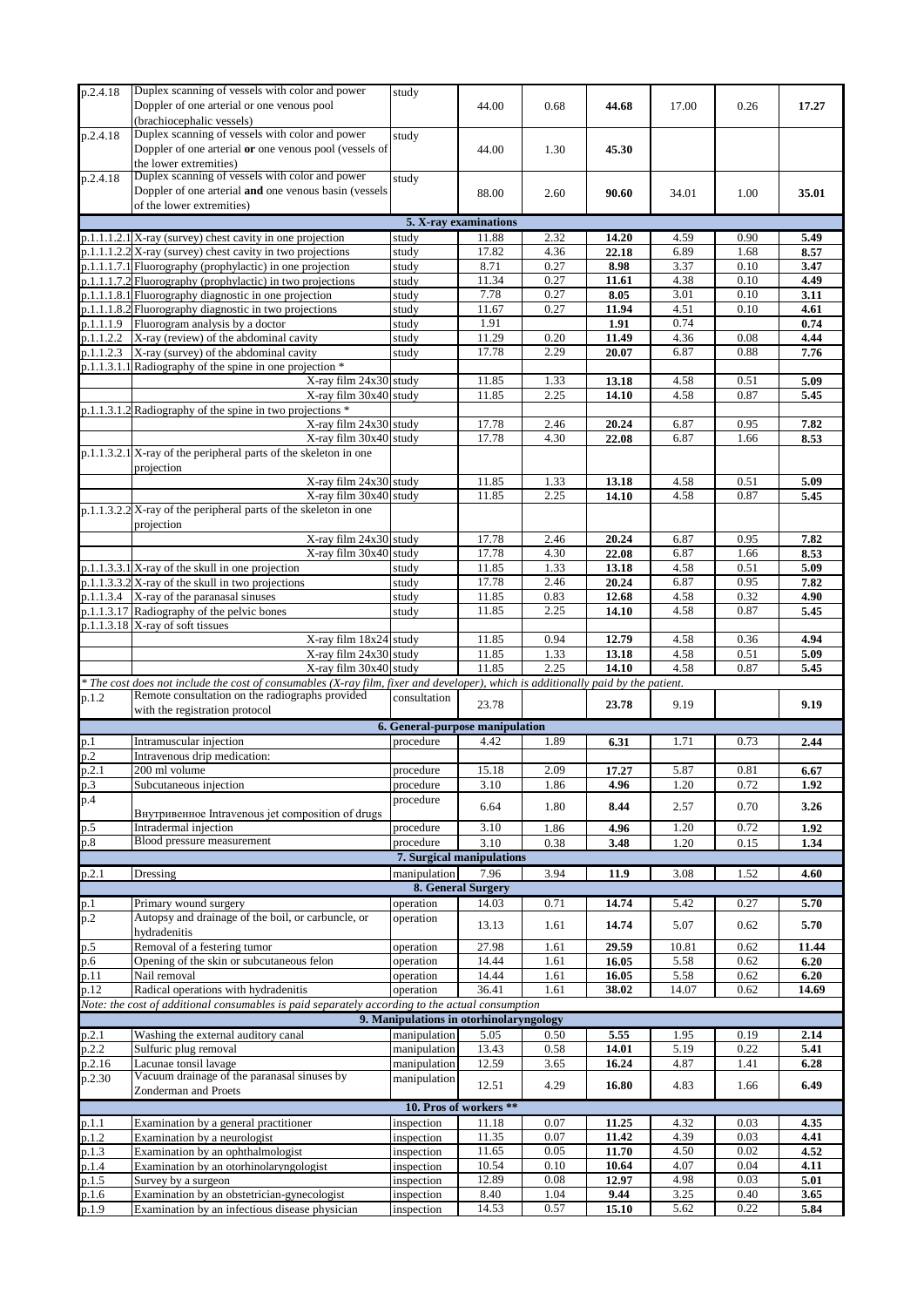| p.1.15              |                                                                                                                                            | service                                     | 14.04                     |       | 14.04  | 5.43   |       | 5.43   |
|---------------------|--------------------------------------------------------------------------------------------------------------------------------------------|---------------------------------------------|---------------------------|-------|--------|--------|-------|--------|
| $\mathbf{1}$        | Making a final expert decision by a specialist doctor<br>Complete blood count with leukocyte formula                                       | study                                       | 15.59                     | 1.17  | 16.76  | 6.02   | 0.45  | 6.48   |
|                     | General urine analysis                                                                                                                     | study                                       | 13.71                     | 0.80  | 14.51  | 5.30   | 0.31  | 5.61   |
| $rac{5}{2}$         | Determination of glucose in serum by enzymatic                                                                                             | study                                       |                           |       |        |        |       |        |
|                     | method                                                                                                                                     |                                             | 5.80                      | 0.80  | 6.60   | 2.24   | 0.31  | 2.55   |
| 3                   | Blood sampling from a vein                                                                                                                 | sample                                      | 6.11                      | 1.25  | 7.36   | 2.36   | 0.48  | 2.84   |
|                     | p.1.1.1.7.1 Fluorography (prophylactic) in one projection,                                                                                 | study                                       |                           |       |        |        |       |        |
|                     | analysis                                                                                                                                   |                                             | 10.62                     | 0.27  | 10.89  | 4.10   | 0.10  | 4.21   |
| p.3.1.1.1           | Electrocardiogram without functional test                                                                                                  | study                                       | 12.80                     | 0.46  | 13.26  | 4.95   | 0.18  | 5.12   |
| p.3.3.1             | Examination of respiratory function without                                                                                                | study                                       |                           |       |        |        |       |        |
|                     | functional test                                                                                                                            |                                             | 16.10                     | 0.42  | 16.52  | 6.22   | 0.16  | 6.38   |
| p.1.16              | Registration certified by a medical registrar                                                                                              | service                                     | 3.74                      |       | 3.74   | 1.45   |       | 1.45   |
|                     | ** The full list of services for professional medical examinations is selected individually.                                               |                                             |                           |       |        |        |       |        |
|                     | 11. Professional examination for obtaining a residence permit                                                                              |                                             |                           |       |        |        |       |        |
| p.1.6               | Examination by an obstetrician-gynecologist                                                                                                | inspection                                  | 8.40                      | 1.04  | 9.44   | 3.25   | 0.40  | 3.65   |
| $p.1.\overline{9}$  | Examination by an infectious disease physician                                                                                             | inspection                                  | 14.53                     | 0.57  | 15.10  | 5.62   | 0.22  | 5.84   |
| p.1.15              |                                                                                                                                            | service                                     | 14.04                     |       | 14.04  | 5.43   |       | 5.43   |
|                     | Making a final expert decision by a specialist doctor                                                                                      |                                             |                           |       |        |        |       |        |
| 3                   | Blood sampling from a vein                                                                                                                 | sample                                      | 6.11                      | 1.25  | 7.36   | 2.36   | 0.48  | 2.84   |
| 12                  | Blood Test for Malaria Plasmodium                                                                                                          | study                                       | 14.08                     | 1.69  | 15.77  | 5.44   | 0.65  | 6.09   |
| $\overline{1}$      | Complete blood count with leukocyte formula                                                                                                | study                                       | 15.59                     | 1.17  | 16.76  | 6.02   | 0.45  | 6.48   |
| 6                   | General urine analysis                                                                                                                     | study                                       | 13.71                     | 0.80  | 14.51  | 5.30   | 0.31  | 5.61   |
|                     | p.1.1.1.7.1 Fluorography (prophylactic) in one projection,                                                                                 | study                                       | 10.62                     | 0.27  | 10.89  | 4.10   | 0.10  | 4.21   |
|                     | analysis<br>Electrocardiogram without functional test (ECG)                                                                                |                                             |                           |       |        |        |       |        |
| p.5.1.1.1           |                                                                                                                                            | study                                       | 12.80                     | 0.46  | 13.26  | 4.95   | 0.18  | 5.12   |
|                     | <b>TOTAL</b> cost                                                                                                                          |                                             | for men:                  |       | 107.69 |        |       | 41.62  |
|                     |                                                                                                                                            |                                             | for women:                |       | 117.13 |        |       | 45.27  |
|                     |                                                                                                                                            | 12. Medical service "Personal Therapist"*** |                           |       |        |        |       |        |
| 1<br>$\mathfrak{D}$ | Annual service for women                                                                                                                   | service                                     | 441.61                    | 14.50 | 456.11 | 170.66 | 5.60  | 176.27 |
|                     | Annual service for men<br>*** The list of services is selected individually.                                                               | service                                     | 433.21                    | 13.46 | 446.67 | 167.42 | 5.20  | 172.62 |
|                     |                                                                                                                                            | 13. Treatment program "Cardiology"          |                           |       |        |        |       |        |
|                     |                                                                                                                                            |                                             |                           |       |        |        |       |        |
| $\mathbf{1}$        | Comprehensive survey                                                                                                                       | service<br>14. Treatment program "Diabetes" | 539.06                    | 20.18 | 559.24 | 208.32 | 7.80  | 216.12 |
|                     |                                                                                                                                            |                                             |                           |       |        |        |       |        |
| $\overline{1}$      | Comprehensive survey                                                                                                                       | service                                     | 736.89<br>15. Vaccination | 30.36 | 767.25 | 284.78 | 11.73 | 296.51 |
|                     |                                                                                                                                            |                                             |                           |       |        |        |       |        |
| p.1                 | Vaccination procedure<br>16. Performing massage procedures by mechanical action with the hands (taking into account the preparatory stage) | procedure                                   | 6.35                      | 1.21  | 7.56   | 2.45   | 0.47  | 2.92   |
|                     | Head massage (frontal-temporal and occipital-parietal                                                                                      |                                             |                           |       |        |        |       |        |
| p.1.1               |                                                                                                                                            | procedure                                   | 7.78                      | 0.66  | 8.44   | 3.01   | 0.26  | 3.26   |
|                     |                                                                                                                                            |                                             |                           |       |        |        |       |        |
|                     | region)                                                                                                                                    |                                             |                           |       |        |        |       |        |
| p.1.3               | Neck massage                                                                                                                               | procedure                                   | 7.78                      | 0.66  | 8.44   | 3.01   | 0.26  | 3.26   |
| p.1.4               | Massage of the neck area (back of the neck, back to                                                                                        | procedure                                   |                           |       |        |        |       |        |
|                     | the level of the 4th thoracic vertebra, the anterior                                                                                       |                                             | 10.37                     | 0.66  | 11.03  | 4.01   | 0.26  | 4.26   |
|                     | surface of the chest to the 2nd rib)                                                                                                       |                                             | 10.37                     | 0.66  | 11.03  | 4.01   | 0.26  | 4.26   |
| p.1.5<br>p.1.6      | Upper limb massage                                                                                                                         | procedure<br>procedure                      |                           |       |        |        |       |        |
|                     | Massage of the upper limb, shoulder girdle and<br>shoulder blade area                                                                      |                                             | 12.95                     | 0.66  | 13.61  | 5.00   | 0.26  | 5.26   |
| p.1.7               | Massage of the shoulder joint (upper third of the                                                                                          | procedure                                   |                           |       |        |        |       |        |
|                     | shoulder, shoulder joint and shoulder girdle of the                                                                                        |                                             | 7.78                      | 0.66  | 8.44   | 3.01   | 0.26  | 3.26   |
|                     | same side)                                                                                                                                 |                                             |                           |       |        |        |       |        |
| p.1.8               | Massage of the elbow joint (upper third of the                                                                                             | procedure                                   |                           |       |        |        |       |        |
|                     | forearm, area of the elbow joint and lower third of the                                                                                    |                                             | 7.78                      | 0.66  | 8.44   | 3.01   | 0.26  | 3.26   |
|                     | shoulder)                                                                                                                                  |                                             |                           |       |        |        |       |        |
| p.1.9               | Massage of the wrist joint (proximal part of the hand,                                                                                     | procedure                                   | 7.78                      | 0.66  |        | 3.01   | 0.26  |        |
|                     | the area of the wrist joint and forearm)                                                                                                   |                                             |                           |       | 8.44   |        |       | 3.26   |
| p.1.10              | Hand and forearm massage                                                                                                                   | procedure                                   | 7.78                      | 0.66  | 8.44   | 3.01   | 0.26  | 3.26   |
| p.1.11              | Massage of the chest area (the anterior surface of the                                                                                     | procedure                                   |                           |       |        |        |       |        |
|                     | chest from the front border of the shoulder girdle to                                                                                      |                                             | 15.63                     | 0.66  | 16.29  | 6.04   | 0.26  | 6.30   |
|                     | the costal arches and the back area from the 7th to the                                                                                    |                                             |                           |       |        |        |       |        |
|                     | 1st lumbar vertebra)                                                                                                                       |                                             |                           |       |        |        |       |        |
| p.1.12              | Back massage (from the 7th cervical to the 1st                                                                                             | procedure                                   |                           |       |        |        |       |        |
|                     | lumbar vertebra and from the left to the right middle                                                                                      |                                             | 10.37                     | 0.66  | 11.03  | 4.01   | 0.26  | 4.26   |
|                     | axillary line, in children - including the lumbosacral<br>region)                                                                          |                                             |                           |       |        |        |       |        |
|                     |                                                                                                                                            | procedure                                   |                           |       |        |        |       |        |
| p.1.13              | Massage the muscles of the anterior abdominal wall                                                                                         |                                             | 7.78                      | 0.66  | 8.44   | 3.01   | 0.26  | 3.26   |
| p.1.14              | Massage of the lumbosacral region (from the 1 st                                                                                           | procedure                                   |                           |       |        |        |       |        |
|                     | lumbar vertebra to the lower gluteal folds)                                                                                                |                                             | 7.78                      | 0.66  | 8.44   | 3.01   | 0.26  | 3.26   |
| p.1.15              | Segmental massage of the lumbosacral region                                                                                                | procedure                                   | 10.37                     | 0.66  | 11.03  | 4.01   | 0.26  | 4.26   |
| p.1.16              | Back and waist massage (from the 7th cervical                                                                                              | procedure                                   |                           |       |        |        |       |        |
|                     | vertebra to the sacrum and from the left to the right                                                                                      |                                             | 12.95                     | 0.66  | 13.61  | 5.00   | 0.26  | 5.26   |
|                     | middle axillary line)                                                                                                                      |                                             |                           |       |        |        |       |        |
| p.1.17              | Massage of the cervical-thoracic spine (region of the                                                                                      | procedure                                   |                           |       |        |        |       |        |
|                     | posterior surface of the neck and the region of the                                                                                        |                                             | 12.95                     | 0.66  | 13.61  | 5.00   | 0.26  | 5.26   |
|                     | back to the first lumbar vertebra and from the left to                                                                                     |                                             |                           |       |        |        |       |        |
| p.1.18              | the right posterior and axillary line)<br>Segmental massage of the cervical-thoracic spine                                                 | procedure                                   | 18.22                     | 0.66  | 18.88  | 7.04   | 0.26  | 7.30   |